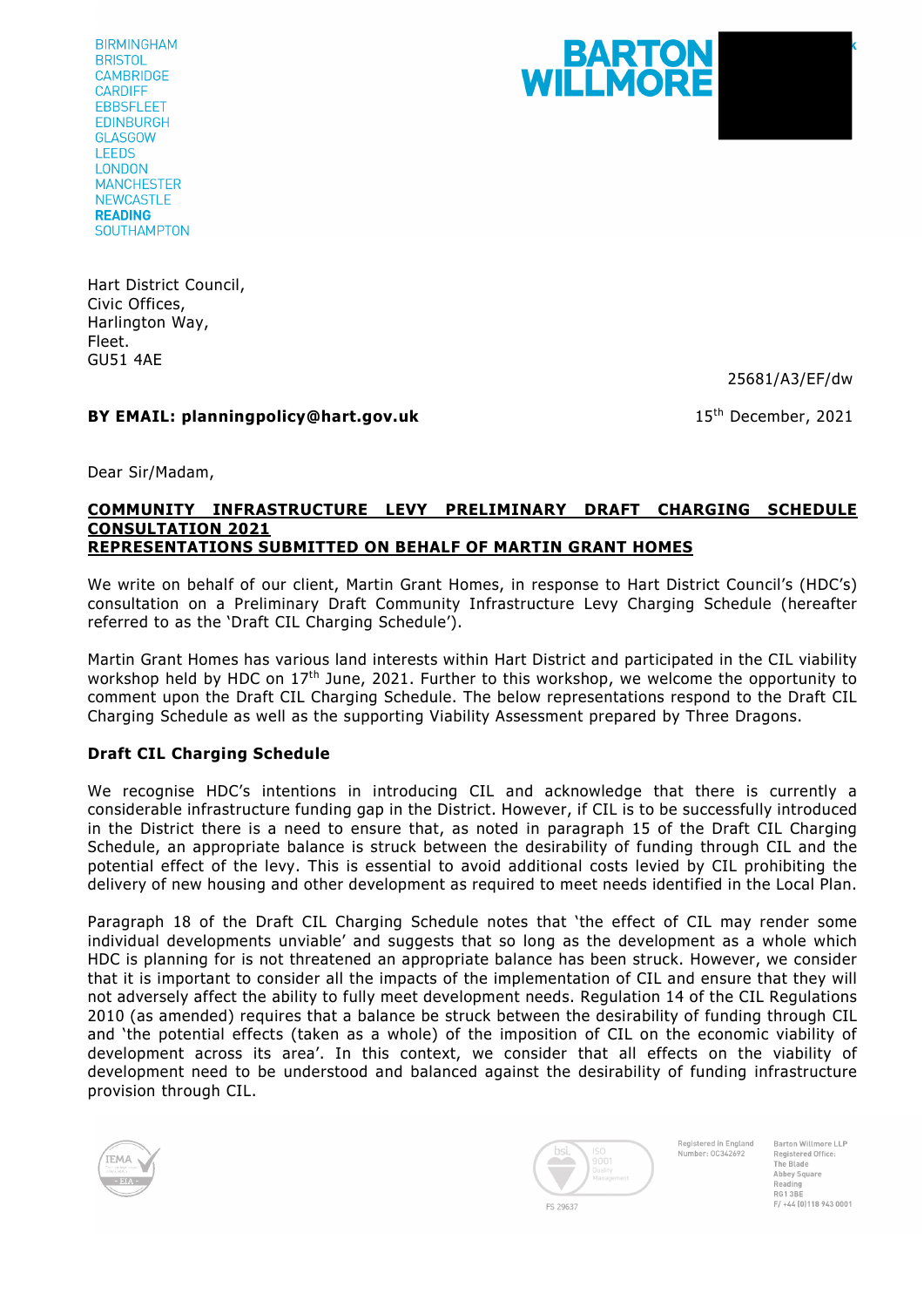In this regard, CIL rates need to be set at a level which takes account of the potential for future changes in costs, land values and property prices for different types of development and different locations. It is noted that the Viability Assessment identifies that some types of sites have a considerably lower headroom for CIL, for example flatted development, and, as such, these forms may be particularly susceptible to the effects on viability of increases in build costs and stagnation in property prices.

Taking account of the above and the potential for abnormal costs on some sites, we consider that there is a need to provide sufficient flexibility to address circumstances where sites are needed to ensure development needs are met fully and they are not viable to develop. We therefore feel strongly that there is a need for discretionary relief in circumstances where requiring payment of CIL would have an unacceptable impact on the economic viability of development, in line with Regulation 55. From experience elsewhere, it is appropriate to consider whether discretionary relief should be granted on a site-by-site basis, with the determining authority considering the package the site is offering and the percentage of relief to be granted. To this end, we request that the Draft CIL Charging Schedule is amended to allow for the potential for discretionary relief where it is necessary as development would otherwise be unviable.

Without such a discretionary policy, there is a risk that the delivery of affordable housing will be adversely affected. In a district with significant need for additional affordable housing, as acknowledged in the Local Plan (paragraph 137) and considered in detail in the 2016 Strategic Housing Market Assessment, it is essential that developments are not levied to such an extent that they are not able to viably contribute to the provision of affordable housing.

We also have concerns that the contributions sought from larger developments may not be consistent, due to the proposal for sites for 400 or more dwellings or 10 hectares or more to be excluded from paying CIL. The basis for this approach is broadly understood, however, it will be important to ensure consistency in terms of the overall infrastructure contributions sought, regardless of whether contributions are sought via CIL or s106. Were this not to be the case, developers could be incentivised to deliver very low density development on large sites so that the majority of contributions are covered by CIL or to deliver very high density development so as to be CIL £0 rated depending on which results in the lowest overall contributions.

We support the inclusion of a CIL instalments policy as set out in Annex 5 of the Draft CIL Charging Schedule. Such a policy is essential if significant impacts on the viability of sites are to be avoided. In this regard, we recommend that the instalments policy should include flexibility so that it can be applied at HDC's discretion, thereby enabling CIL to be paid in instalments regardless of the overall chargeable amount to assist in the viable delivery of development.

## **Viability Assessment**

We do not consider that the assumptions with regard to revenue from affordable housing is accurate. Martin Grant Homes expect that affordable rent capital values will equate to circa 45-50% of open market sales value. The assumption that it would be possible to achieve a range of 54-73% is therefore not reflective of the affordable housing offers being achieved.

With regard to base build costs, while applying the lower quartile BCIS costs is an accepted assumption used by most housebuilders, BCIS costs only relate to the dwelling itself with standard foundations on a flat level site. It does not include any site re-profiling costs, plot external works, landscaping or plot servicing, which add significantly to build costs. For this purpose, the cost of plot externals/connections should be set at 15% of base construction costs, rather than the range proposed in paragraph 5.19 of the Viability Assessment.

We note that for larger five-bedroom units the cost of the garages dramatically increases to £15,000 per unit as double instead of single garages are to be delivered. This should be reflected within the viability assessment.

**INFRASTRUCTURE & ENVIRONMENTAL PLANNING HERITAGE GRAPHIC COMMUNICATION** COMMUNICATIONS & ENGAGEMENT DEVELOPMENT ECONOMICS